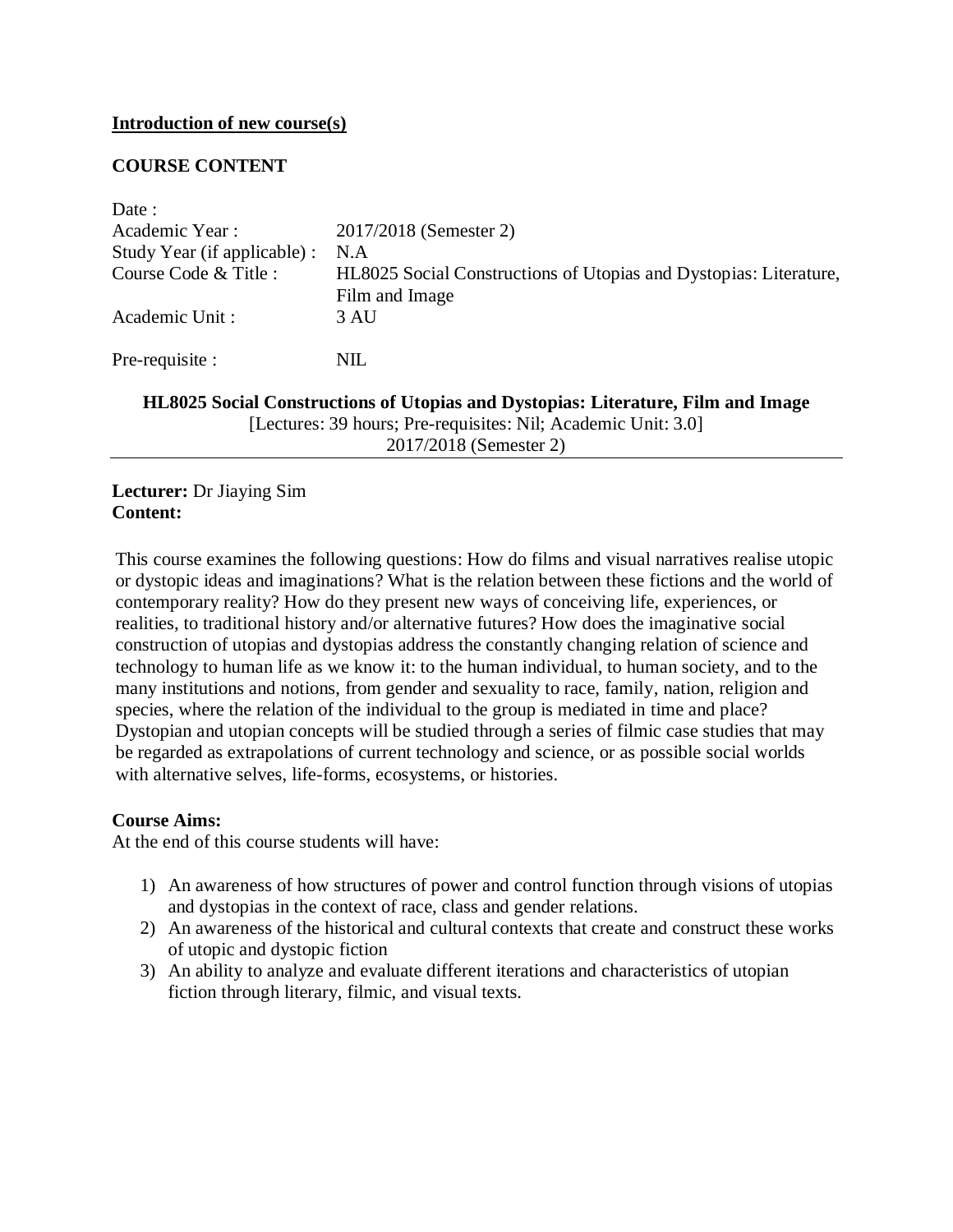# **Learning Outcomes:**

# **1) Subject-specific Knowledge**

- a. Students will demonstrate a close knowledge of key concepts, characteristics, and problems associated with utopic visions, and the incapacity for utopianism as a worldview.
- b. Students will show an understanding of the cultural and historical contexts that shape utopic visual texts.
- c. Students will analyse and evaluate different critical literary and filmic and visual texts that present utopic/dystopic characteristics.

# **2) Subject-specific Skills**

- a. Students will develop a capacity to analyse critically and articulate arguments
- b. Students will develop an ability to discuss these issues through written and verbal expression with cogency and coherence.
- c. Students will learn the language and vocabulary required for effective analysis of filmic and visual texts.

#### **Student Assessment Students will be assessed by:**

a. Final 2-hour written examination (50%)

b. Term essay (50%)

Primary Filmography List

William Cameron Menzies, *Things to Come* (1936) Fritz Lang, *Metropolis* (1927) Spike Jones, *Her* (2013) Brad Bird, *Tomorrowland* (2015) Andrew Niccol, *Gattaca* (1997) Wally Pfister, *Transcendence* (2014) Lana Wachowski, Lilly Wachowski, *Matrix* (1999) Tom Tykwer, Lana Wachowski, *Cloud Atlas* (2012) François Truffaut, *Fahrenheit 451* (1966) Gary Ross, *Pleasantville* (1998) James McTeigue, *V for Vendetta* (2005) James Cameron, *Avatar* (2013) Jules Boulain-Adenis (Naleb), *PANACÉE* (2017) Jennifer Phang, *Advantageous* (2015) *The Handmaid's Tale* (2017) (HBO Series, Season 1, Episode 1)

Primary Reading List

Barbara Goodwin, Keith Taylor, *The Politics of Utopia: A Study in Theory and Practice* Marinela Freitas*, Utopia Matters: Theory, Politics, Literature, and the Arts* Peter Fitting, "What is Utopian Film? An Introductory Taxonomy"